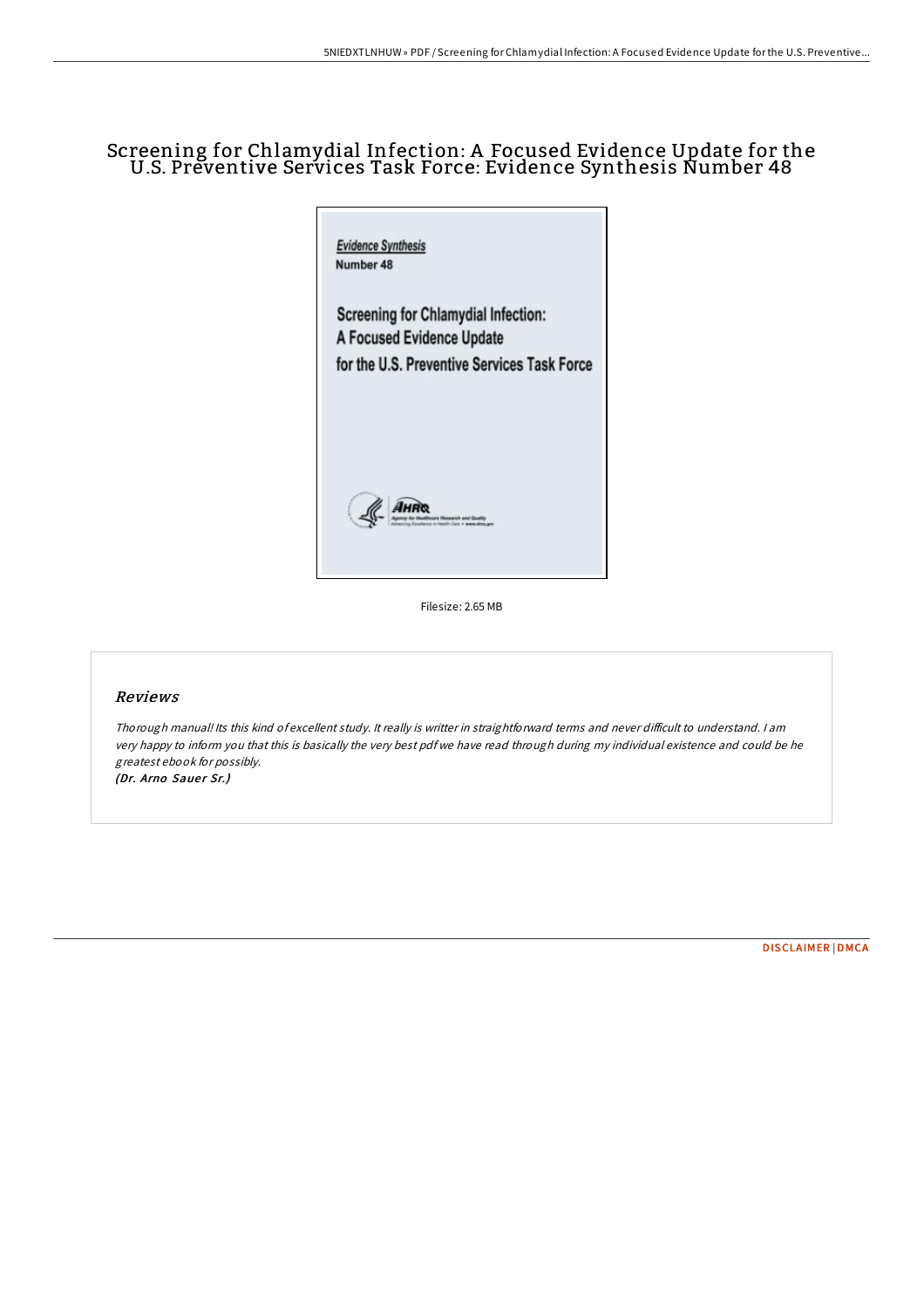#### SCREENING FOR CHLAMYDIAL INFECTION: A FOCUSED EVIDENCE UPDATE FOR THE U.S. PREVENTIVE SERVICES TASK FORCE: EVIDENCE SYNTHESIS NUMBER 48



Createspace. Paperback. Book Condition: New. This item is printed on demand. Paperback. 28 pages. Dimensions: 11.0in. x 8.5in. x 0.1in.Chlamydia trachomatis is the most common sexually transmitted bacterial infection in the U. S. In 2004, a total of 929, 462 cases of chlamydial infection were reported to the Centers for Disease Control and Prevention (CDC). Because many cases are not reported, the actual number of new cases of chlamydial infection is thought to be more than 2. 8 million per year. In women, Chlamydia trachomatis commonly results in cervicitis and urethritis. Up to 40 of untreated cases of Chlamydia trachomatis in women progress to pelvic inflammatory disease (PID). Of those with PID, it has been estimated that 20 become infertile, 18 experience chronic pelvic pain, and 9 may have a tubal pregnancy. Chlamydial infection may also increase the risk for cervical cancer. After the acute phase of infection, many women appear to experience a long duration of low-grade infection. Seventy-five to 85, of genital chlamydial infections in women are asymptomatic. Women with low-grade PID may not experience significant enough symptoms to seek medical attention; yet, these low-grade infections may progress to infertility and chronic pelvic pain. In men, genital chlamydial infection is also likely to be asymptomatic. In one large national sample, only 5 of infected men reported symptoms. Chlamydial infection in men can cause nongonococcal urethritis, acute epididymitis, and, in rare instances, may result in uretheral strictures and Reiter Syndrome. As with other inflammatory sexually transmitted infections (STIs), Chlamydial infection facilitates the transmission of HIV infection in both men and women in both the HIV carrier and recipient. Chlamydial infections are also related to adverse pregnancy outcomes, including miscarriages, premature rupture of membranes, pre-term labor, low birth weight, infant mortality, neonatal chlamydial infection, and postpartum endometritis. In 2001, the...

Read Screening for [Chlamyd](http://almighty24.tech/screening-for-chlamydial-infection-a-focused-evi.html)ial Infection: A Focused Evidence Update for the U.S. Preventive Services Task Force: Evidence Synthesis Number 48 Online

 $\blacksquare$ Download PDF Screening for [Chlamyd](http://almighty24.tech/screening-for-chlamydial-infection-a-focused-evi.html)ial Infection: A Focused Evidence Update for the U.S. Preventive Services Task Force: Evidence Synthesis Number 48